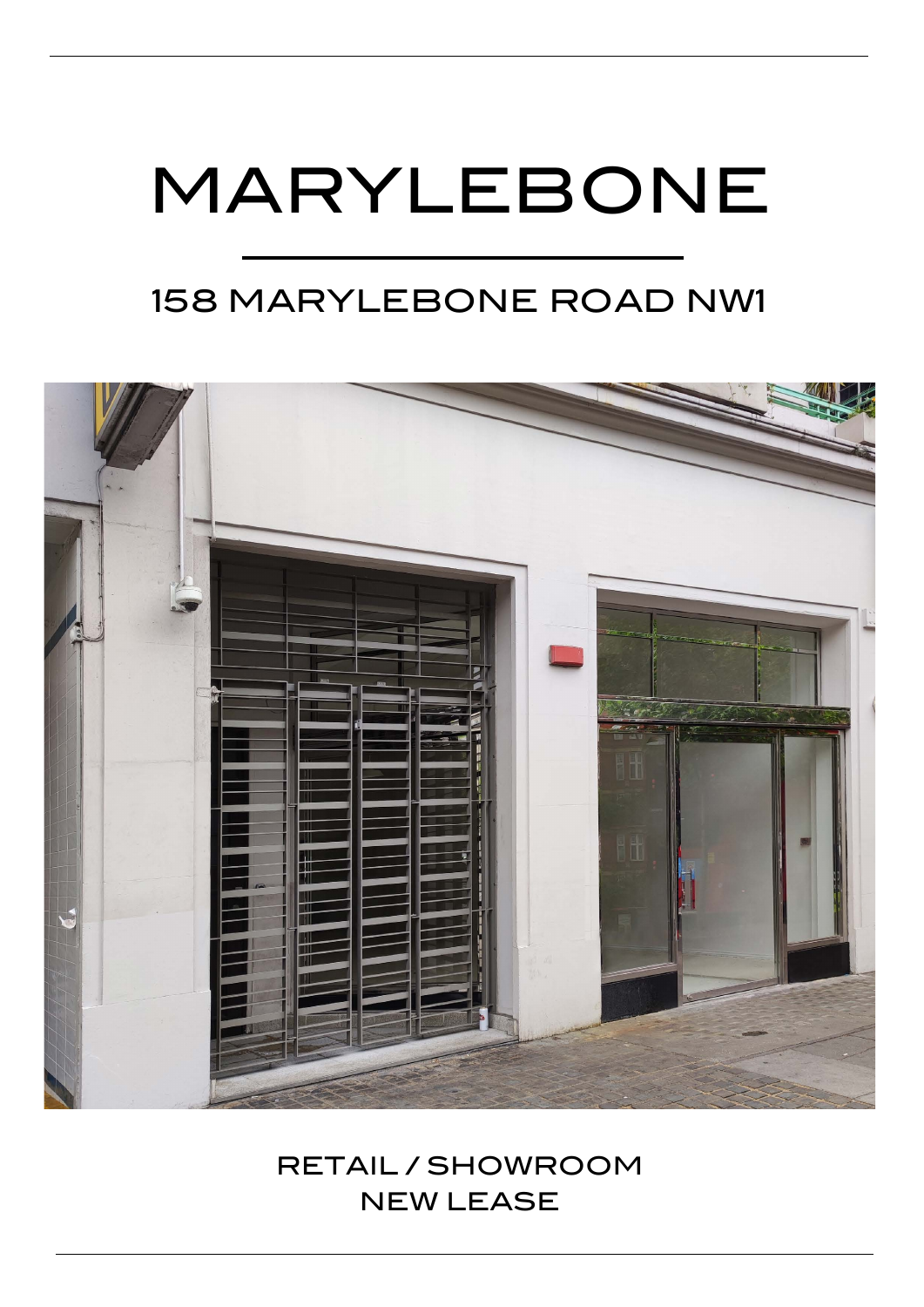

#### LOCATION  $C$

Situated in a prominent position on the northern side of Marylebone Road between Marylebone and Baker Street stations, the shop forms part of Dorset House. The immediate area is a mix of affluent residents, office workers, students and tourists. Nearby occupiers include **Jura**, **Bliss Pharmacy**, **You Me Sushi**, **Pret A Manger**, **Costa**, **Lloyds Bank**, **Tesco** and **Five Guys** amongst others.

### ACCOMMODATION

The premises are arranged on ground floor and basement floors providing the following approximate dimensions and net internal floor areas:

| 970 sq ft   | 90.11 sq m |
|-------------|------------|
| $325$ sq ft | 30.19 sq m |
| $645$ sq ft | 59.92 sq m |
| 16ft 9ins   | 5.10 m     |
|             |            |

### **TENURE**

The premises are available on a new FRI lease for a term of 10 years to be contracted outside the security of tenure and compensation provisions of the Landlord & Tenant Act 1954 Part II and will be subject to 5 yearly upward only rent reviews.

### **RENT**

Offers are invited at £55,000 per annum exclusive.

#### USE

Consideration will be given to all uses within Class E use. Interested parties should make their own planning enquiries with the City of Westminster Borough Council Planning department.

## **RATES**

The local rating authority has verbally advised us that the property is currently assessed as follows:

Rateable Value  $£51,500$ 

Interested parties should verify the above figures for themselves with the local authority or by referring to www.voa.gov.uk.

### EPC

An EPC can be made available on request.

### VIEWING

Viewings are strictly by prior appointment via the joint sole retained agents:

**Ted Parr Nick Furlong**  020 7183 0589 020 7183 0584 tp@bcretail.co.uk nf@bcretail.co.uk

3rd Floor, 16 Ingestre Place London WIF 0|| www.bcretail.co.uk

Or the joint agents Johnson Fellows (Mark Tindale on 020 7462 5763).

**Misrepresentation Act:** Whilst every care is taken in the preparation of these particulars BC Retail and the vendor / lessor take no responsibility for any error, mis-statements or omission in these details. Measurements are approximate and for guidance only. These particulars do not constitute an offer or contract and members of the Agent's firm have no authority to make any representation or warranty in relation to this property.

SUBJECT TO CONTRACT 2022